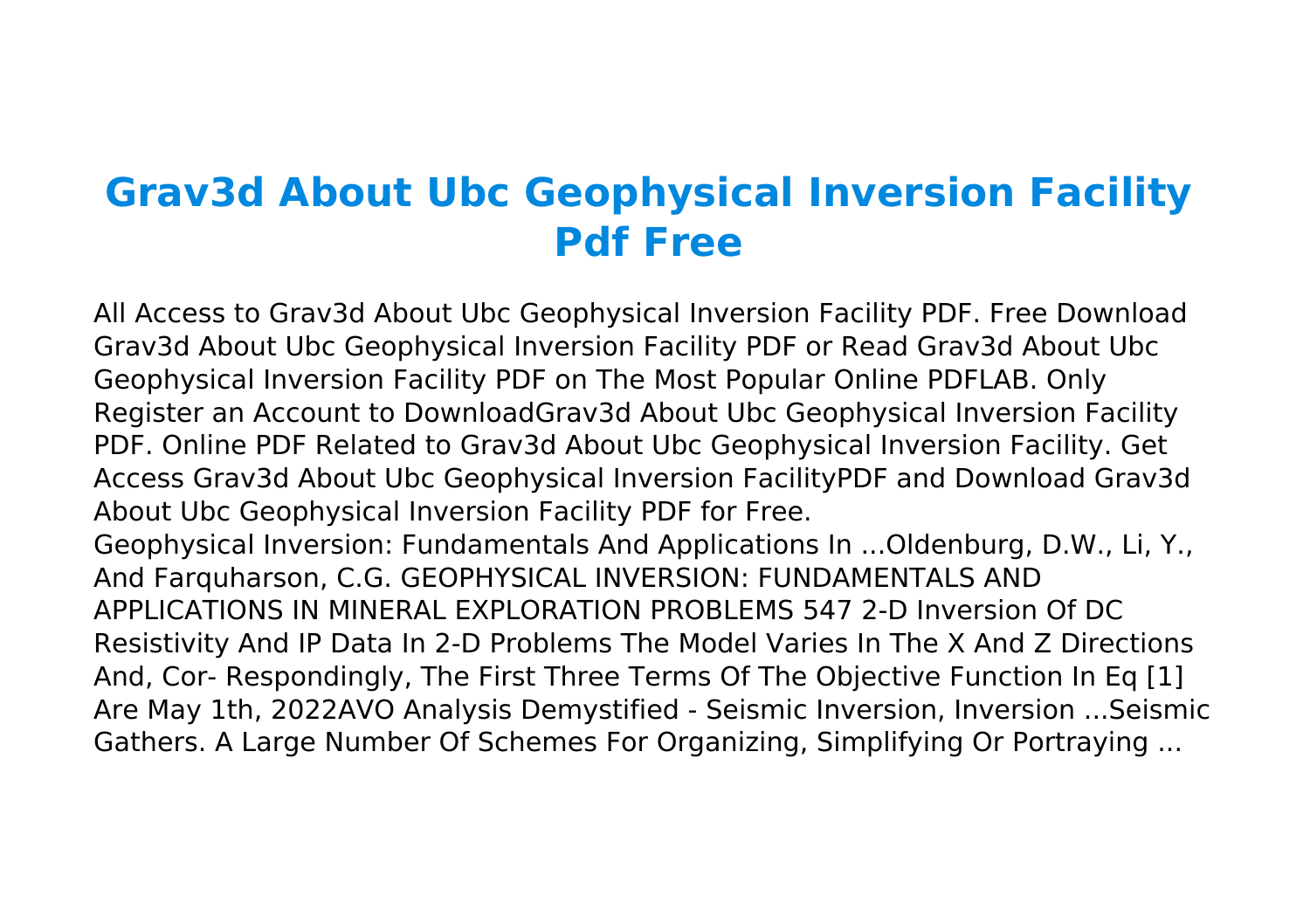During Routine Processing Of The Data To Ensure That The Spatial (and Temporal) Coordinates Of Each Sample Are Known As ... Illustrated In Figure 5. A Couple Of Underlying Assumptions And Jan 2th, 2022Inversion Semipasiva Un Sencillo Sistema De Inversión A ...De La Felicidad Tu Quieres. Inversion Semipasiva Un Sencillo Sistema De. Inversion Semipasiva Un Sencillo Sistema De Inversión A. Hazte Millonario Invirtiendo En Bolsa Pro Jactiva Mi. El Inversor Inteligente Benjamin Graham Tu Quieres. Libros De Inversión Los Mejores De 2020 Al Mejor Preci Mar 1th, 2022.

UBC OKANAGAN UBC Technical Guidelines Section 33 10 00 ....7 Fabricated Steel Pipe Fittings: To AWWA C208 And AWWA C207 If Flanged, Interior And Exterior Protected With Hot Applied Coal Tar Enamel To AWWA C203 Or Liquid Epoxy Coating To AWWA C210. Feb 2th, 2022Characterization Of Neural Phenotypes Of Ubc-1(R7Q) And Ubc …Ubc-1 (R7Q) And (R11Q) Mutants Fig. 2. Wildtype Strains With Markers (left Panels) And Traditional Ubc-1mutants With Markers (right Panels) Have Distinct And Identifiable Differences In Phenotype. Each Puncta Represents The Synaptic Vesicles At A Single Synapse (Jin& Zhen, Unpublished Data). Scale Bar 20 UM. Fig 1. E2 Ubiquitin-conjugating ... Jul 4th, 2022Lost AMS Alumni - UBC Alumni Association - Alumni UBCDr Philip R Barkworth MD 1976, BSc 1992 AMS - Undergrad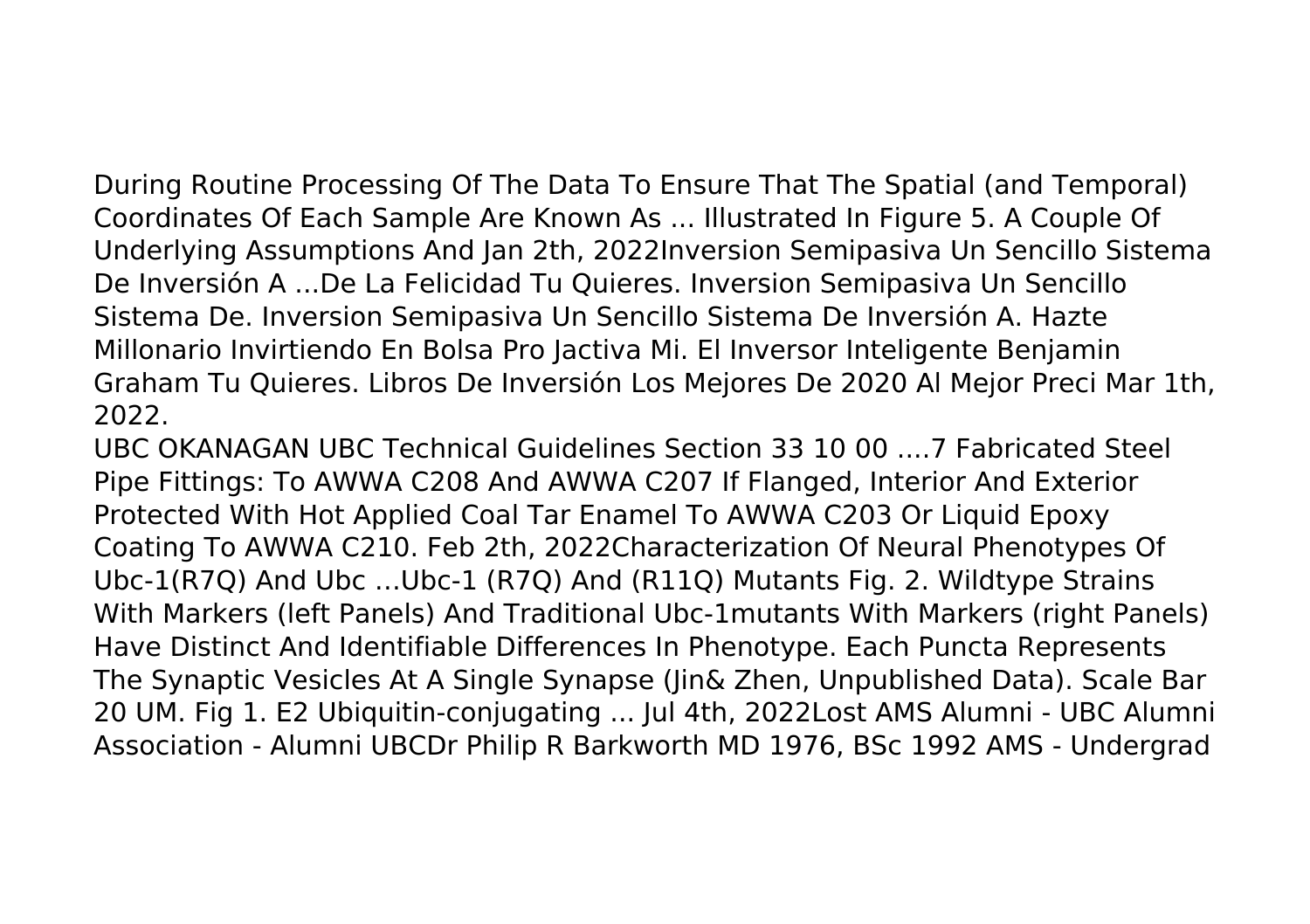Soc 1972-1973; Mr David N Fiddler BA 1973 AMS - Undergrad Soc 1972-1973; Mr Douglas M Hayman Cert Prpty Val 1973 AMS - Undergrad Soc 1972-1973; Miss Victoria L Obedkoff BA 1973 AMS - Undergrad Soc 1972-1973; Dr Garth Sundeen BSc (Agr) 1973, MSc 1978, PhD May 4th, 2022.

Facility Facility Hours Of Facility Licensee/Administrator ...Happy Heart Preschool LLC 30251409 Child Care Center 48 0 48 6A - 6P M-F Berkeley Martinsburg 25401 Carrie Rice HappyHeartsWV@gmail.com Norborne Pre-school & Day Care Center Inc 30000006 Child Care Center 69 0 69 7A - 5:30P Berkeley Marti Feb 4th, 2022Release # Facility Name Facility Address Facility CityAnd Towing Llc 124 W Main St St Paris. 11000003 - N00002 Champaign. Wooten Automotive ... 6103 E Superior Ave Cleveland 18003232 - N00001. Cuyahoga Action Auto Service. 7050 Dennison Ave Cleveland ... 5203 Memphis Ave Cleveland. 18010743 - N00001 Cuyahoga. Former Gas Station Sw …File Size: 304KBPage Count: 40 May 2th, 2022Assisted Care Living Facility Facility Name Facility Type ...County Facility Zip ... FedEx World Hub Bussiness 2903 Sprankle Ave Memphis SHELBY 38118 41 MLGW Bussiness 220 S Main St Memphis SHELBY 38103 41 Amazon Distribution Center Industrial 3292 E Holmes Rd Memphis SHELBY 38118 88 Fedex Ship Center Industrial 3131 Democrat Rd Memphis SHELBY 38118 193. Apr 1th, 2022.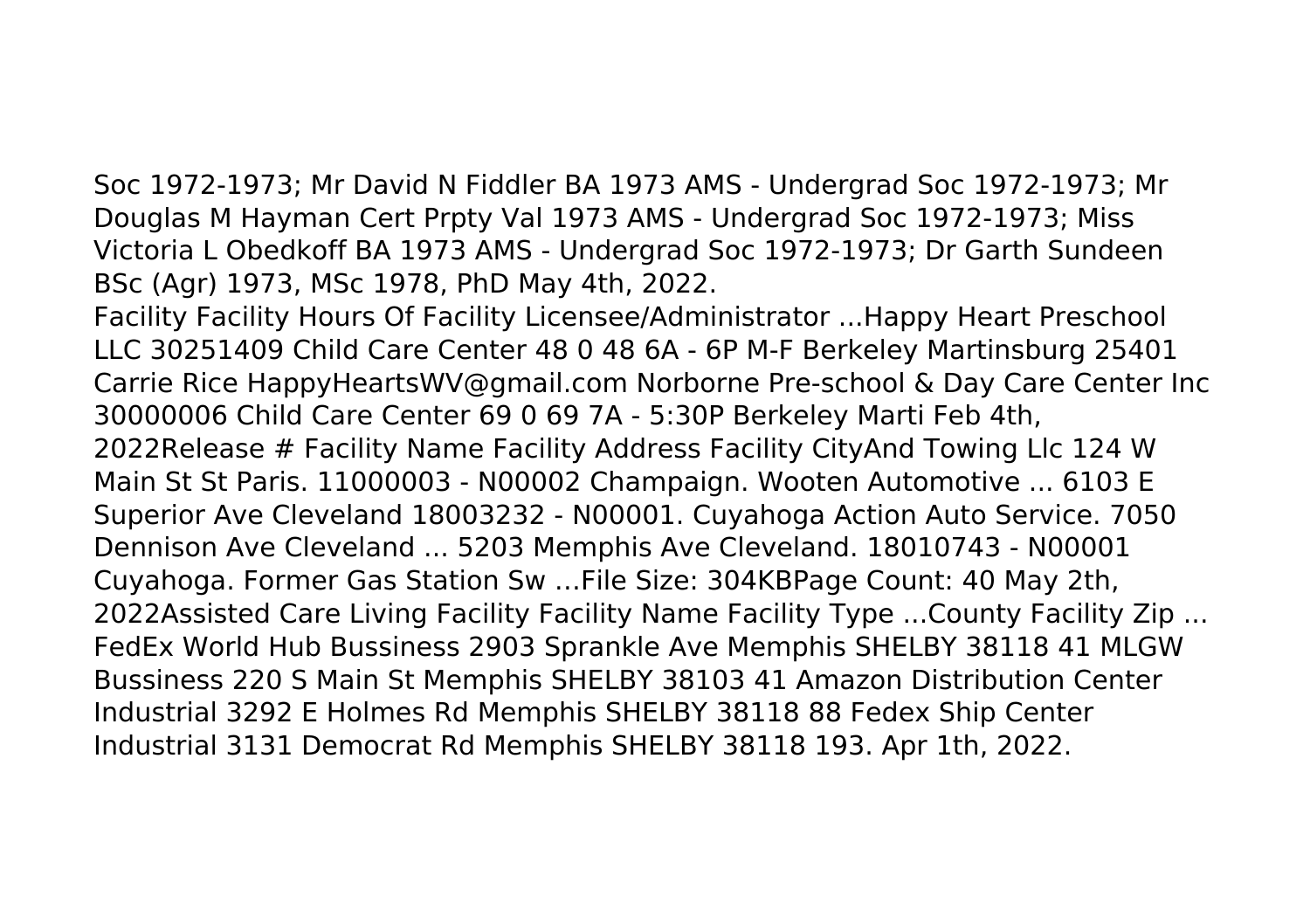Study Facility Gaining Facility(ies) State City Facility ...11 AZ Gilbert East Valley AZ DDC Phoenix P&DC Phoenix AZ Approved For Consolidation ... 26 CA San Diego Midway P&DF ML Sellers CA P&DC San Diego CA Approved For Consolidation ... 55 GA Apr 1th, 2022Facility Facility Hours Of Facility Licensee ... - Dhhr.wv.govApr 21, 2006 · Our Lady Of Fatima Child Care And Learning Center 30151399 Child Care Center 510 8A - 3P M-F Cabell Huntington 25705 Barbie Phillips Jnaswadi@olofatima.org Playmates Preschool & Child Dev. Center III 30000528 Child Care Center 126 8 118 6A - 6P M-F Cabell Hunti Jul 4th, 2022Add A New Facility To Your Supplier Profile FACILITY ...• Item 360 Recorded Training – Recorded Training For Suppliers Unable To Attend Training • Item 360 Help Docs – Includes A Variety Of Topics Pertaining To Item 360 ... Click On Apps > S > Supplier Profile And Scroll To Factory Overview. Click On The Factory ID # Of The Facility You Want To Review, Then Scroll To Social Audits. Mar 2th, 2022.

Syskoplan Reply Center Facility Management: Facility ...Supplying CAFM Solution Service ("Software As A Service" For Facility Management). The Solution IFMS – Integrated Facility Management System – Was Specially Developed By Syskoplan Reply Center Facility Management As A System For Complementing SAP. Together, SAP And IFMS Apr 1th, 2022Facility/Device Specific Information Facility Name: PSNH